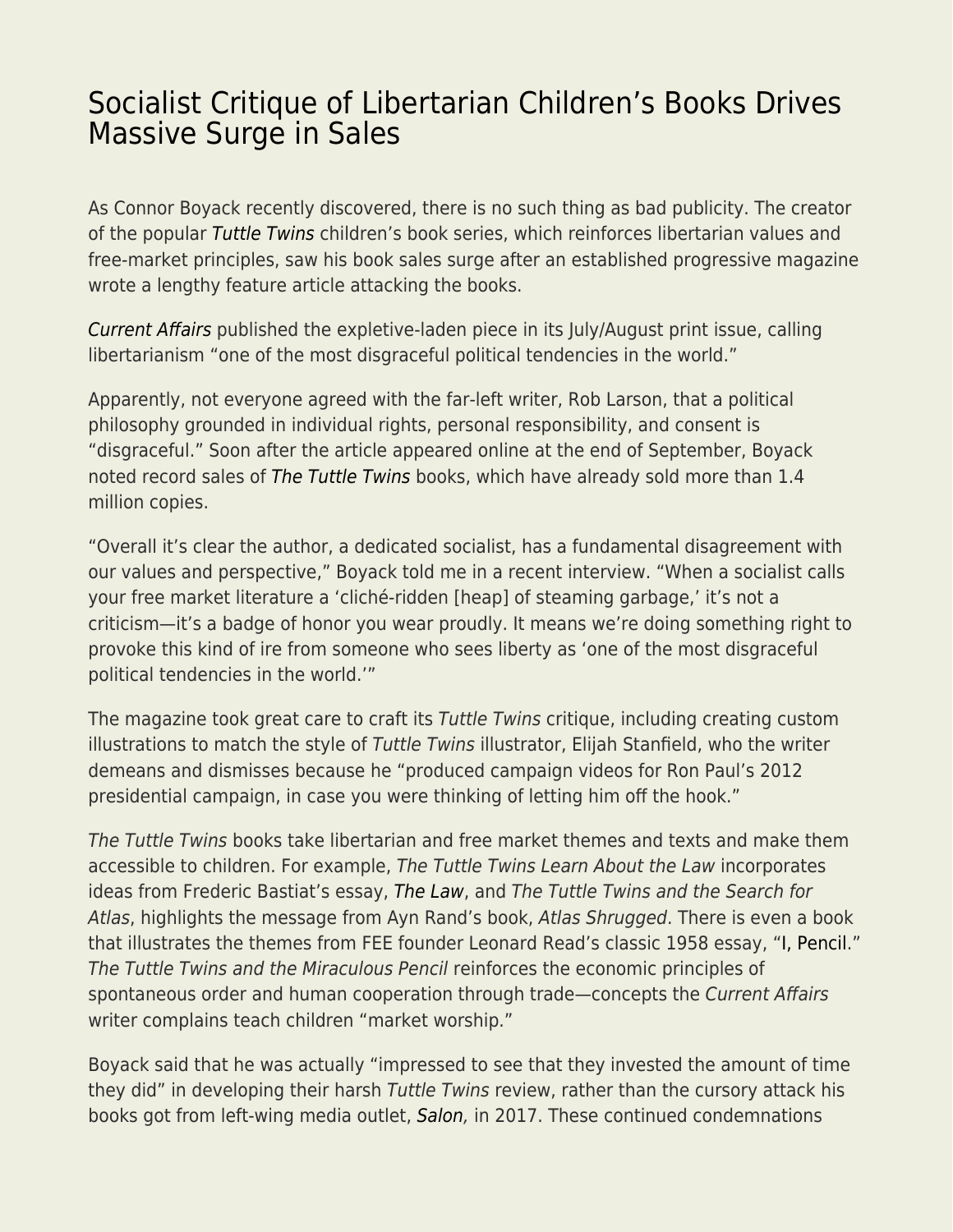from the left drive Boyack to produce more content and to elevate the books' reach. In fact, last week [Newsweek](https://www.newsweek.com/animated-show-tuttle-twins-will-promote-capitalism-slam-socialism-1538434?mc_cid=5a58acd29c&mc_eid=3619baf3ad) reported that The Tuttle Twins content will appear as a new, animated video series produced by VidAngel in 2021, reaching even more families with fresh material on libertarian themes.

These themes are what the Current Affairs article calls libertarian "propaganda for defenseless kids," while obviously not acknowledging that much of what today's public school children experience in their classrooms is propaganda from the left. Indeed, as I recently [wrote](https://fee.org/articles/teacher-unions-are-more-powerful-than-you-realize-but-that-may-be-changing/), the nation's teachers' unions have long been deeply connected to the Democratic Party and left-wing ideology, pushing their progressive agenda in both politics and in the classroom. The Tuttle Twins books and curriculum offer parents high-quality resources to provide their children with a broader perspective on political philosophy and economics.

According to Boyack:

"The left has dominated the education of the rising generation for decades. Teachers see their students increasingly as ['the front line of](https://tuttletwins.com/email/is-liberal-agenda-advocacy-just-the-norm-in-teaching-now/) [battle for the future of our nation.](https://tuttletwins.com/email/is-liberal-agenda-advocacy-just-the-norm-in-teaching-now/)' For too long, parents have surrendered their children to the indoctrination of these social reformers. The Tuttle Twins is finally giving parents a shield to defend their kids, and a sword to fight back. Our ideological enemy isn't used to facing organized opposition. We present a threat to those who want to continue molding the minds of kids to support socialism."

Boyack, who is offering 50 percent off his [11-book series](http://tuttletwins.com/?ap_id=skylerjcollins) through the end of October with the appropriately-named coupon code **CURRENTAFFAIRS**, says that he is shipping over 4,000 Tuttle Twins books a day to families who care about libertarian ideals and want to share these principles with their children. While the Current Affairs writer may demonize the free market, it is working to meet demand and encourage the creation of related products and services that consumers find valuable. This is the miracle of the market that Leonard Read describes so eloquently in ["I, Pencil](https://store.fee.org/collections/best-sellers/products/i-pencil):"

"For, if one is aware that these know-hows will naturally, yes, automatically, arrange themselves into creative and productive patterns in response to human necessity and demand—that is, in the absence of governmental or any other coercive master-minding—then